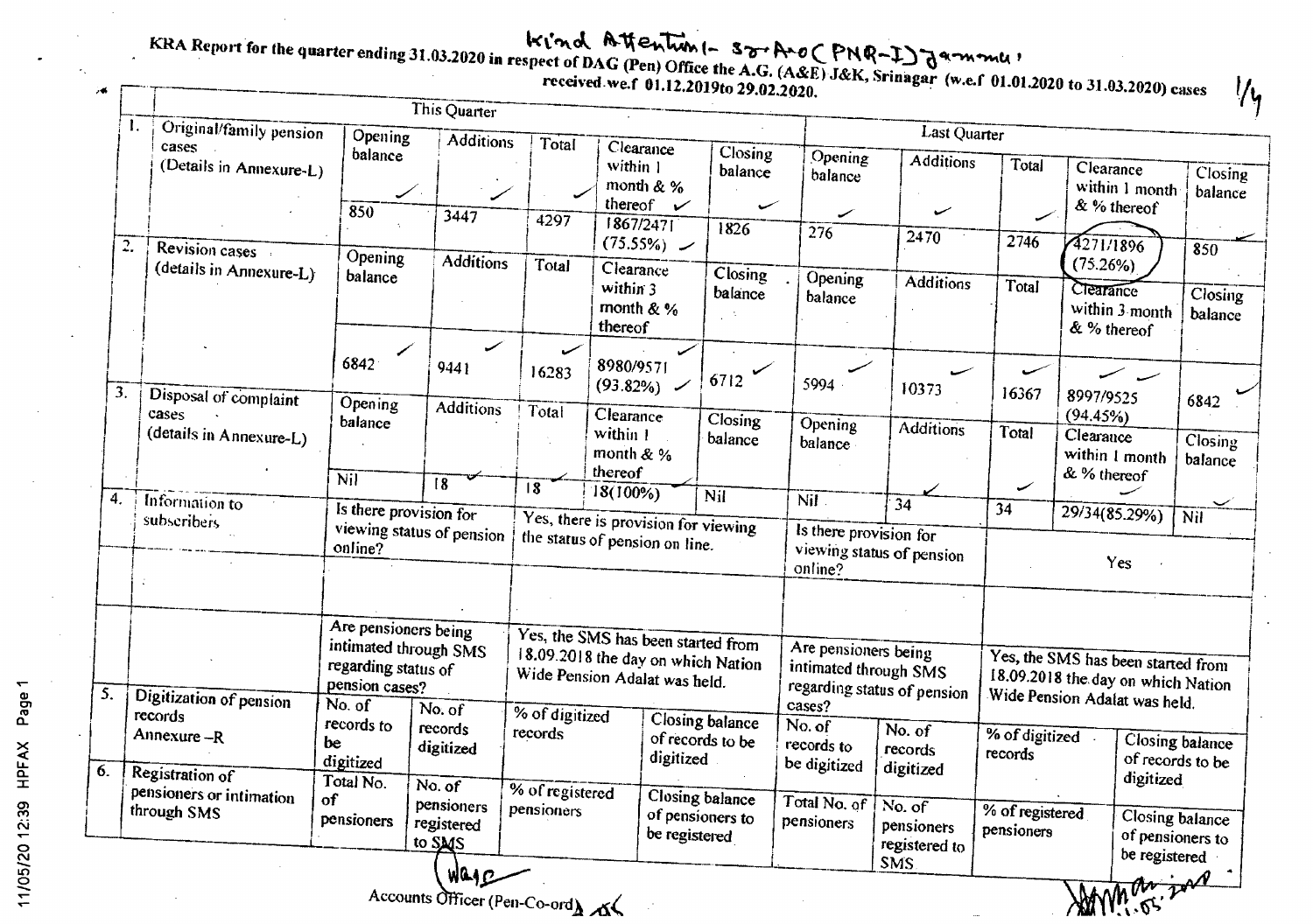#### Annexure-P

# Details of Complaint Cases

| Opening balance | <b>Addition during</b> | Total   | Clearance |                 |                                                  |                                                            |
|-----------------|------------------------|---------|-----------|-----------------|--------------------------------------------------|------------------------------------------------------------|
|                 | the quarter            |         |           | Closing balance | No. of finally settled<br>cases out of clearance | No. of interim                                             |
| <b>Nil</b>      | 18<br>ັ                | ٮ<br>18 | l 8       | Nil             |                                                  | $^{\prime}$ , reply issued out $^{\prime}$<br>of clearance |
| ٠.,             |                        |         |           |                 | ΙO                                               | Nil                                                        |
|                 |                        |         |           |                 |                                                  |                                                            |
|                 |                        |         |           |                 |                                                  |                                                            |

| a)              | Total number of cases cleared                              | Total number<br>(OB-Addition) | Cases cleared and<br>% thereof |
|-----------------|------------------------------------------------------------|-------------------------------|--------------------------------|
| $\overline{b)}$ | Number of cases settled within 1 month                     | 18                            | $18(100\%)$                    |
|                 | Number of cases settled within 1 month and within 2 months | 18                            | $18(100\%)$                    |
|                 | Number of cases settled beyond 2 month                     |                               |                                |

 $W + 2$ Accounts Officer (Co-ord)

 $\partial/\partial y$ 

11/05/20 12:39 HPFAX Page 2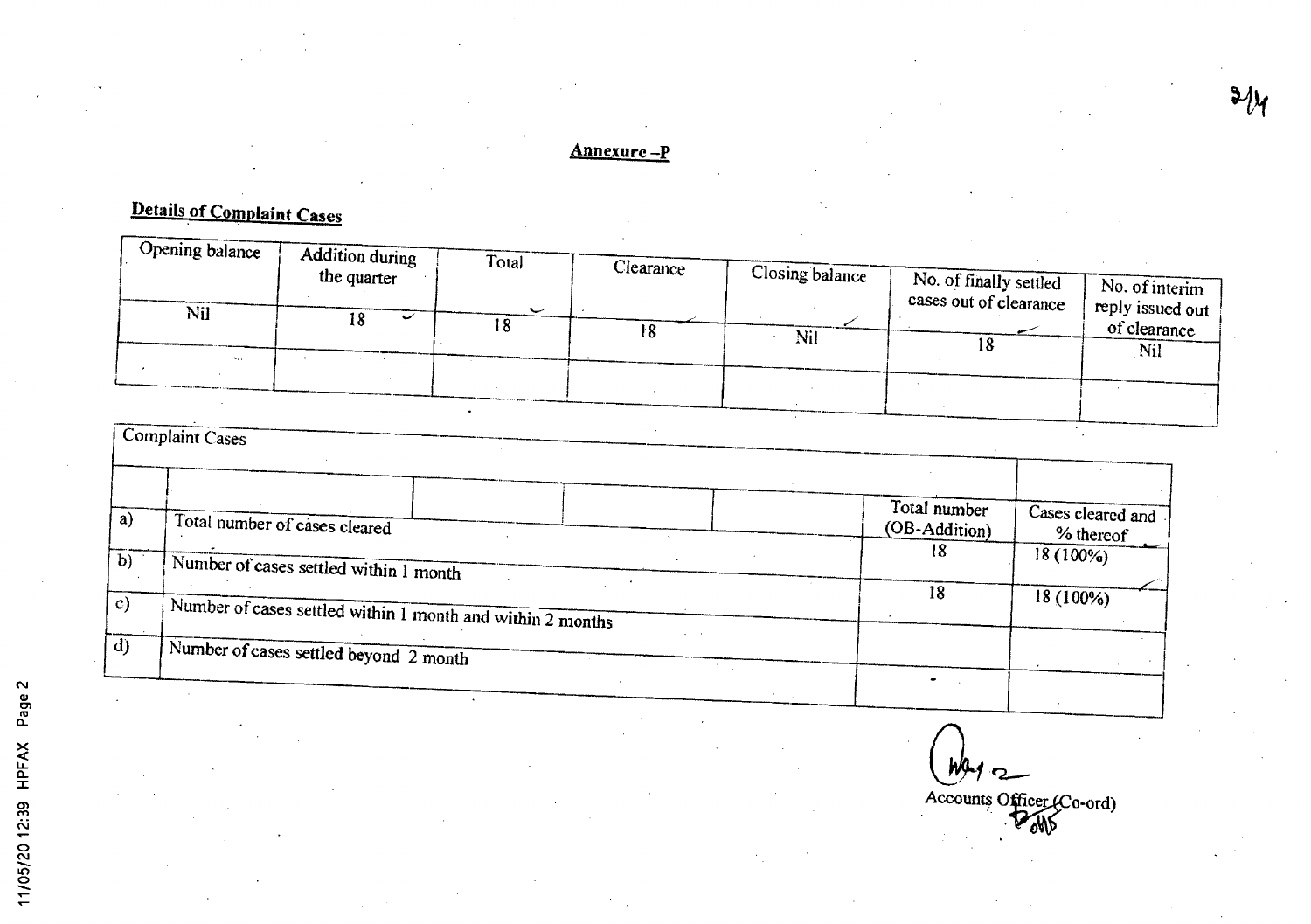Annexure-Q

## **Pension Cases**

| a)           | Total number of pension cases cleared                        | <b>OB</b> | Addition | Total Number<br>$(OB + Addition)$ | No. of Cases cleared | % of clearance |
|--------------|--------------------------------------------------------------|-----------|----------|-----------------------------------|----------------------|----------------|
|              |                                                              | 850       | 3447     | 4297                              | 2471                 |                |
| $\mathbf{b}$ | Number of cases settled within 1 month                       |           |          |                                   |                      | $(57.50\%)$    |
| c)           |                                                              |           |          |                                   | 1867                 | (75.55%)       |
|              | Number of cases settled above 1 month<br>and within 2 months |           |          |                                   |                      |                |
|              | Number of cases settled beyond 2 month                       |           |          |                                   | 604                  | $(24.44\%)$    |
|              | <b>Revision Cases</b>                                        |           |          |                                   |                      |                |
|              | Total number of revision cases cleared                       |           |          |                                   |                      |                |
|              |                                                              | 6842      | 9441     | 16283                             | 957                  |                |
|              | Number of cases settled within 3 months                      |           |          |                                   |                      | $(58.77\%)$    |
|              | Number of cases settled beyond 3 month                       |           |          |                                   | 8980                 | $(93.82\%)$    |
|              |                                                              |           |          |                                   | 591                  | (06.17%)       |

Accounts Officer (CO-ord)

 $\frac{2}{4}$ 

11/05/20 12:40 HPFAX Page 3